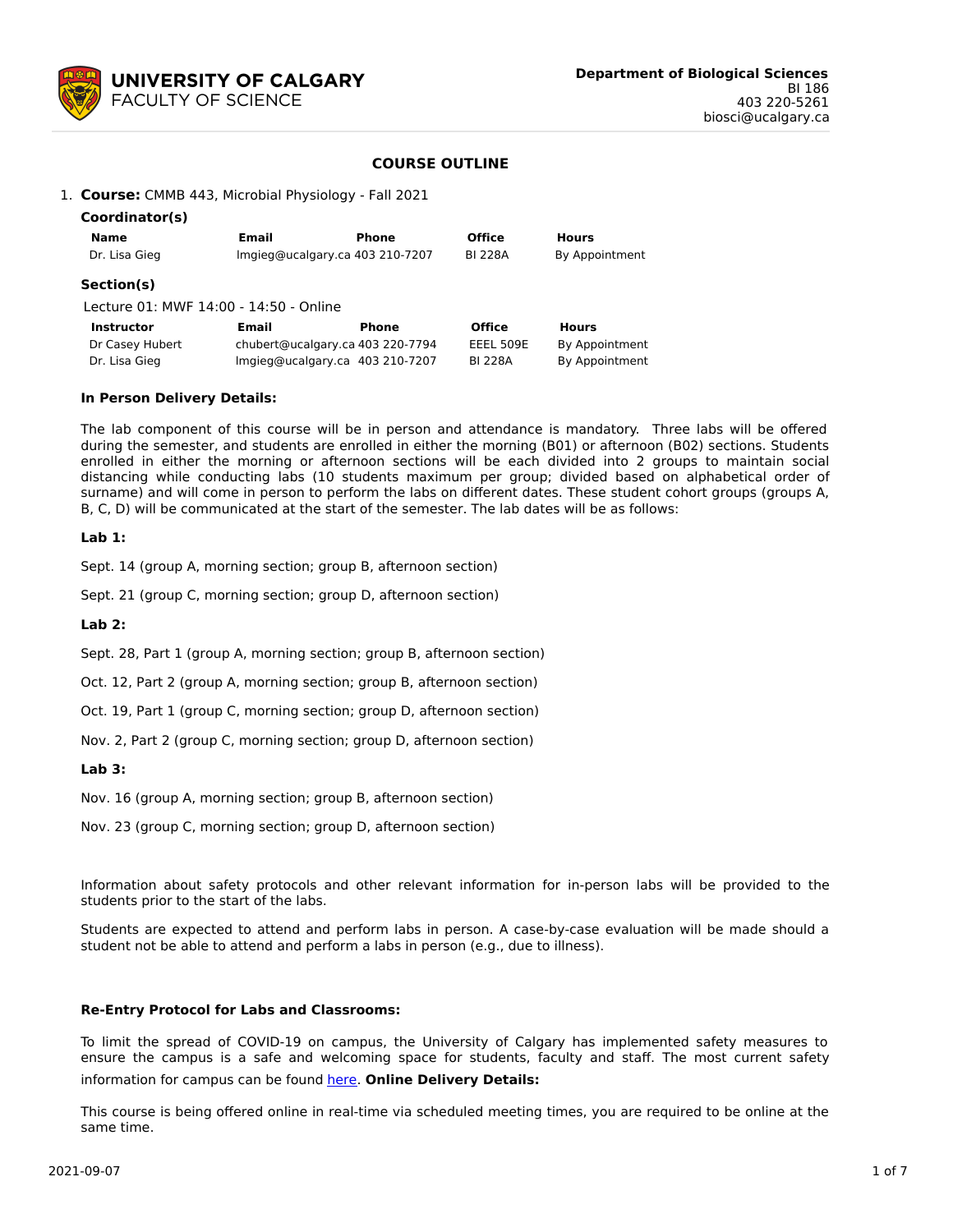To help ensure Zoom sessions are private, do not share the Zoom link or password with others, or on any social media platforms. Zoom links and passwords are only intended for students registered in the course. Zoom recordings and materials presented in Zoom, including any teaching materials, must not be shared, distributed or published without the instructor's permission.

This course has a registrar scheduled, synchronous final exam. The writing time is 2 hours + 50% buffer time.

The lecture component of this course will be offered online via Zoom. The lectures will be primarily given synchronously at the scheduled class time. Lectures will be recorded and posted on D2L. Some lectures may be provided asynchronously, and students will be notified in advance if this should occur.

As with in person classes, students are expected to behave in a professional and respectful manner during online teaching and learning sessions, and when using course tools such as discussion boards. The chat function in an online program such as Zoom is reserved to ask questions in a respectful manner or to respond to questions posed in class. The chat function must not be used for posting disrespectful comments towards other students or the course instructor, nor be used for having side-conversations, including private chats. Please note that if the instructor downloads the chat history for the session, ALL chats (including private chats) will be included in the history. Please be sure to not type anything in the chat that you would not be comfortable with the instructional team seeing.

# **Course Site:**

D2L: CMMB 443 L01-(Fall 2021)-Microbial Physiology

**Note:** Students must use their U of C account for all course correspondence.

### 2. **Requisites:**

See section [3.5.C](http://www.ucalgary.ca/pubs/calendar/current/sc-3-5.html) in the Faculty of Science section of the online Calendar.

### **Prerequisite(s):**

Cellular, Molecular and Microbial Biology 343; and Biochemistry 341 or 393.

### 3. **Grading:**

The University policy on grading and related matters is described in [F.1](http://www.ucalgary.ca/pubs/calendar/current/f-1.html) and [F.2](http://www.ucalgary.ca/pubs/calendar/current/f-2.html) of the online University Calendar.

In determining the overall grade in the course the following weights will be used:

| Component(s) | <b>Weighting %</b> | Date                                        |
|--------------|--------------------|---------------------------------------------|
| Midterm 1    | 20                 | lOctober 5                                  |
| Midterm 2    | 20                 | lOctober 26                                 |
| <b>ILabs</b> |                    | various due dates, will be available on D2L |
| Final exam   | 140                |                                             |

The final exam, scheduled by the Registrar, will focus on the second half of the course.

Each piece of work (reports, assignments, quizzes, midterm exam(s) or final examination) submitted by the student will be assigned a grade. The student's grade for each component listed above will be combined with the indicated weights to produce an overall percentage for the course, which will be used to determine the course letter grade.

The conversion between a percentage grade and letter grade is as follows.

|                              | $A+$ | -   | Δ.<br>$\blacksquare$ | n   |     | к.   |         |     |     |      |      |
|------------------------------|------|-----|----------------------|-----|-----|------|---------|-----|-----|------|------|
| <b>Minimum</b><br>% Reauired | 92 % | 37% | 82 %                 | 77% | 73% | 70 % | 67<br>% | 63% | 60% | 55 % | 50 % |

This course will have a final exam that will be scheduled by the Registrar. The Final [Examination](https://www.ucalgary.ca/registrar/exams) Schedule will be published by the Registrar's Office approximately one month after the start of the term. The final exam for this course will be designed to be completed within 2 hours.

The final exam will be administered using an on-line platform. Per section G.5 of the online Academic Calendar, timed final exams administered using an on-line platform, such as D2L, will be available on the platform. Due to the scheduling of the final exams, the additional time will be added to **the end** of the registrar scheduled **synchronous** exam to support students. This way, your exam schedule accurately reflects the **start time** of the exam for any **synchronous** exams. E.g. If a **synchronous** exam is designed for 2 hours and the final exam is scheduled from 9-11am in your student centre, the additional time will be added to the **end** time of the **synchronous** exam. This means that if the exam has a 1 hour buffer time, a synchronous exam would start at 9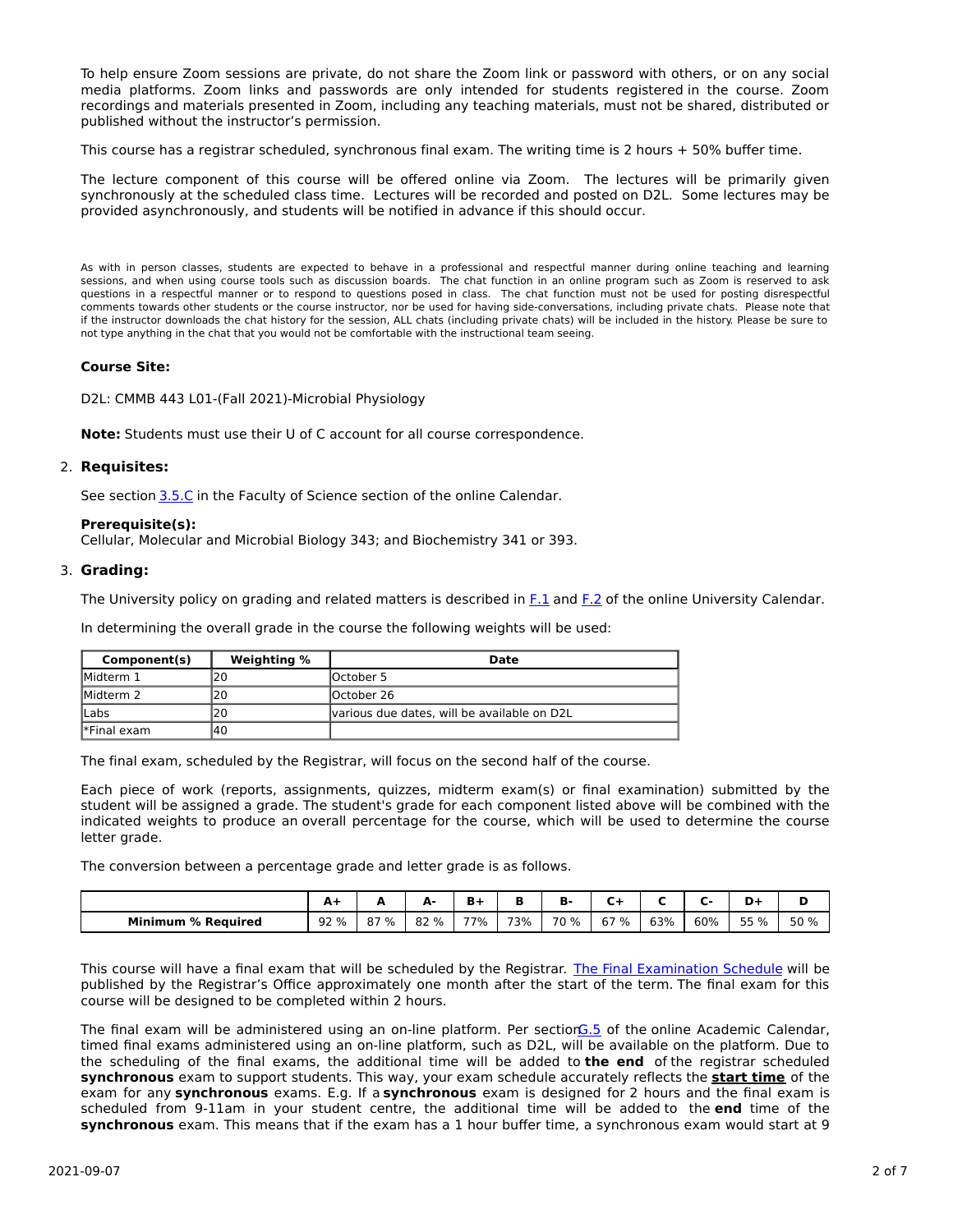am and finish at 12pm.

The University of Calgary offers a [flexible](https://www.ucalgary.ca/pubs/calendar/current/f-1-3.html) grade option, Credit Granted (CG) to support student's breadth of learning and student wellness. Faculty units may have additional requirements or restrictions for the use of the CG grade at the faculty, degree or program level. To see the full list of Faculty of Science courses where CG is not eligible, please visit the following website: [https://science.ucalgary.ca/current-students/undergraduate/program](https://science.ucalgary.ca/current-students/undergraduate/program-advising/flexible-grading-option-cg-grade)advising/flexible-grading-option-cg-grade

# 4. **Missed Components Of Term Work:**

The university has suspended the requirement for students to provide evidence for absences. Please do not attend medical clinics for medical notes or Commissioners for Oaths for statutory declarations.

In the event that a student legitimately fails to submit any online assessment on time (e.g. due to illness etc...), please contact the course coordinator, or the course instructor if this course does not have a coordinator to arrange for a re-adjustment of a submission date. Absences not reported within 48 hours will not be accommodated. If an excused absence is approved, one possible arrangement is that the percentage weight of the legitimately missed assignment could also be pro-rated among the components of the course. This option is at the discretion of the coordinator and may not be a viable option based on the design of this course.

# 5. **Scheduled Out-of-Class Activities:**

There are no scheduled out of class activities for this course.

### 6. **Course Materials:**

Lecture content derives from primary literature, review articles, and an optional textbook. Any additional resources will be provided as links in D2L or in lecture notes.

Optional textbook: 'The Physiology and Biochemistry of Prokaryotes', 2012, Oxford University Press, White D, Drummond J, and Fuqua C.

In order to successfully engage in their learning experiences at the University of Calgary, students taking online, remote and blended courses are required to have reliable access to the following technology:

- A computer with a supported operating system, as well as the latest security, and malware updates;
- A current and updated web browser;
- Webcam/Camera (built-in or external);
- Microphone and speaker (built-in or external), or headset with microphone;
- Current antivirus and/or firewall software enabled;
- Stable internet connection.

For more information please refer to the UofC **[ELearning](https://elearn.ucalgary.ca/technology-requirements-for-students)** online website.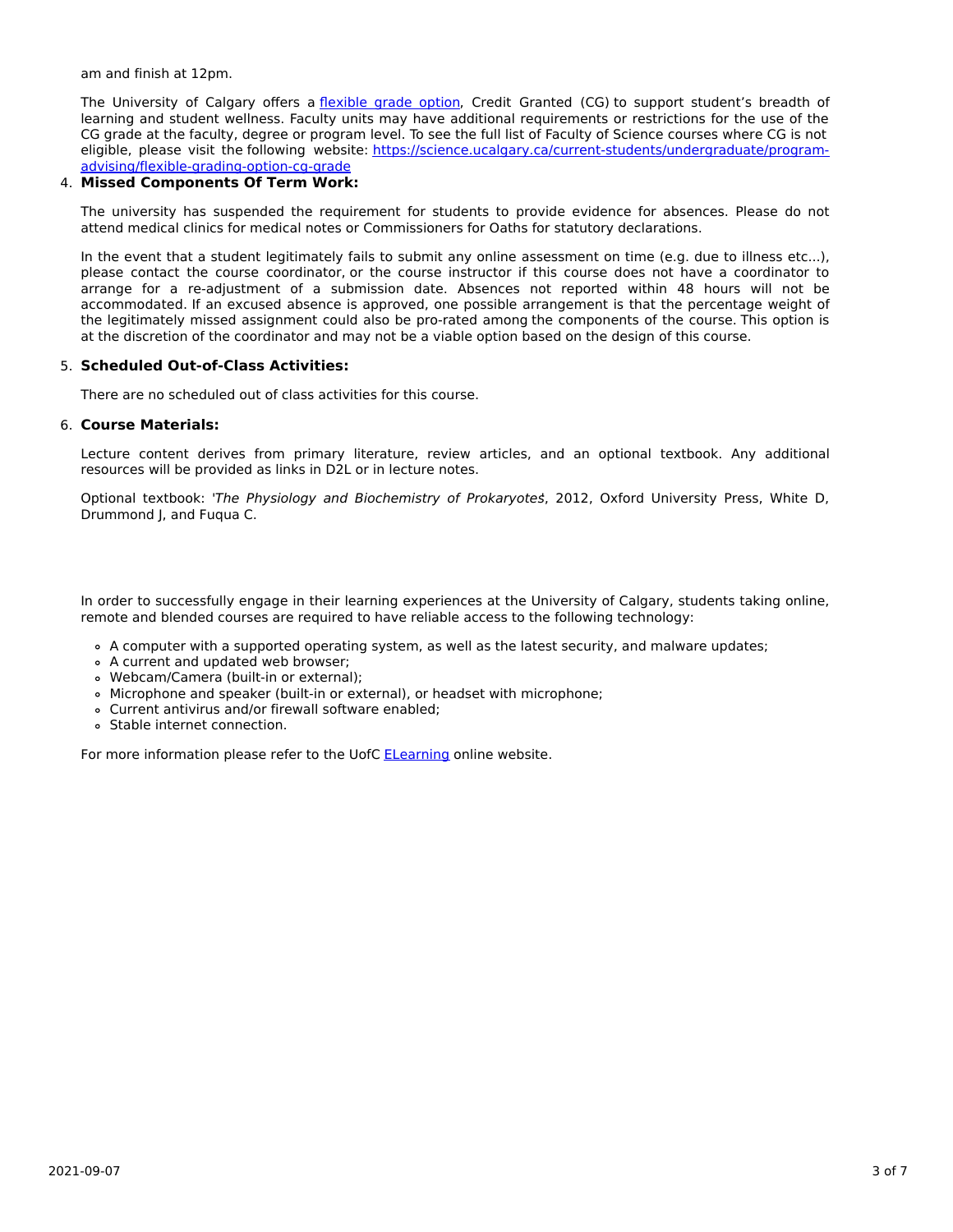# 7. **Examination Policy:**

Unless otherwise indicated, no aids are allowed on examinations - these include lecture notes, or other written resources, accessing the internet for information (e.g., looking up information on Google or other search engines), accessing shared documents (such as Google docs, OneDrive, etc.), or using chat or messaging servers/apps (Discord, WhatsApp, Instagram, FaceTime, SnapChat, etc.). You are also prohibited from working with or contacting others during exams through the above or any other means. Violation of these rules is considered academic misconduct and penalties will be applied as described in University Calendar Section K.

Midterm exams will be scheduled to be completed synchronously online (e.g., through D2L) during regularly scheduled lab times (Tuesday Oct. 5 and Tuesday Oct. 26), and will be designed to be completed in 60 min. Students will be given an extra 50% time for the online exam (for a total of 90 min) to account for any potential technical or disruption issues.

The registrar scheduled timed final exam will also be synchronously offered online and designed to be completed in 120 min. Students will be given an extra 50% time for the online exam (for a total of 180 min) to account for any potential technical or disruption issues.

Accommodations will be given to SAS students.

Important note: It is the responsibility of students to ensure that they have adequate internet and computer access on the exam dates. Students will be required to begin their exams at the start of the scheduled class time on the exam date. If technical issues are encountered at the beginning of the exam or any time throughout (such as lost internet connection), the students must document the problem by taking a photo/video, or taking a screenshot, and must contact the instructor immediately so that the issue can be resolved and/or alternate arrangements can be make. Students claiming to have such difficulties at the start of the exam must contact the instructor with evidence of the technical issue within 15 min of the start time, else the student will not be able to write the exam and will receive a zero on the exam. Similarly, if a technical issue arises during the exam, the instructor must be notified immediately and evidence (as above) must be provided. In this case, students will be granted reentry to the exam.

Students should also read the Calendar, [Section](http://www.ucalgary.ca/pubs/calendar/current/g.html) G, on Examinations.

# 8. **Approved Mandatory And Optional Course Supplemental Fees:**

There are no mandatory or optional course supplemental fees for this course.

# 9. **Writing Across The Curriculum Statement:**

For all components of the course, in any written work, the quality of the student's writing (language, spelling, grammar, presentation etc.) can be a factor in the evaluation of the work. See also Section [E.2](http://www.ucalgary.ca/pubs/calendar/current/e-2.html) of the University Calendar.

# 10. **Human & Living Organism Studies Statements:**

Students will not participate as subjects or researchers in human studies.

See also [Section](http://www.ucalgary.ca/pubs/calendar/current/e-5.html) E.5 of the University Calendar.

**STUDIES IN THE BIOLOGICAL SCIENCES INVOLVE THE USE OF LIVING AND DEAD ORGANISMS.** Students taking laboratory and field-based courses in these disciplines can expect involvement with and experimentation on such materials. Students perform dissections on dead or preserved organisms in some courses. In particular courses, students experiment on living organisms, their tissues, cells, or molecules. Sometimes field work requires students to collect a variety of living materials by many methods, including humane trapping.

All work on humans and other animals conforms to the Helsinki Declaration and to the regulations of the Canadian Council on Animal Care. The Department strives for the highest ethical standards consistent with stewardship of the environment for organisms whose use is not governed by statutory authority. Individuals contemplating taking courses or majoring in one of the fields of study offered by the Department of Biological Sciences should ensure that they have fully considered these issues before enrolling. Students are advised to discuss any concern they might have with the Undergraduate Program Director of the Department.

Students are expected to be familiar with **[Section](http://www.ucalgary.ca/pubs/calendar/current/sc-4-1.html) SC.4.1** of the University Calendar.

# 11. **Reappraisal Of Grades:**

A student wishing a reappraisal, should first attempt to review the graded work with the Course coordinator/instructor or department offering the course. Students with sufficient academic grounds may request a reappraisal. Non-academic grounds are not relevant for grade reappraisals. Students should be aware that the grade being reappraised may be raised, lowered or remain the same. See [Section](http://www.ucalgary.ca/pubs/calendar/current/i-3.html) I.3 of the University Calendar.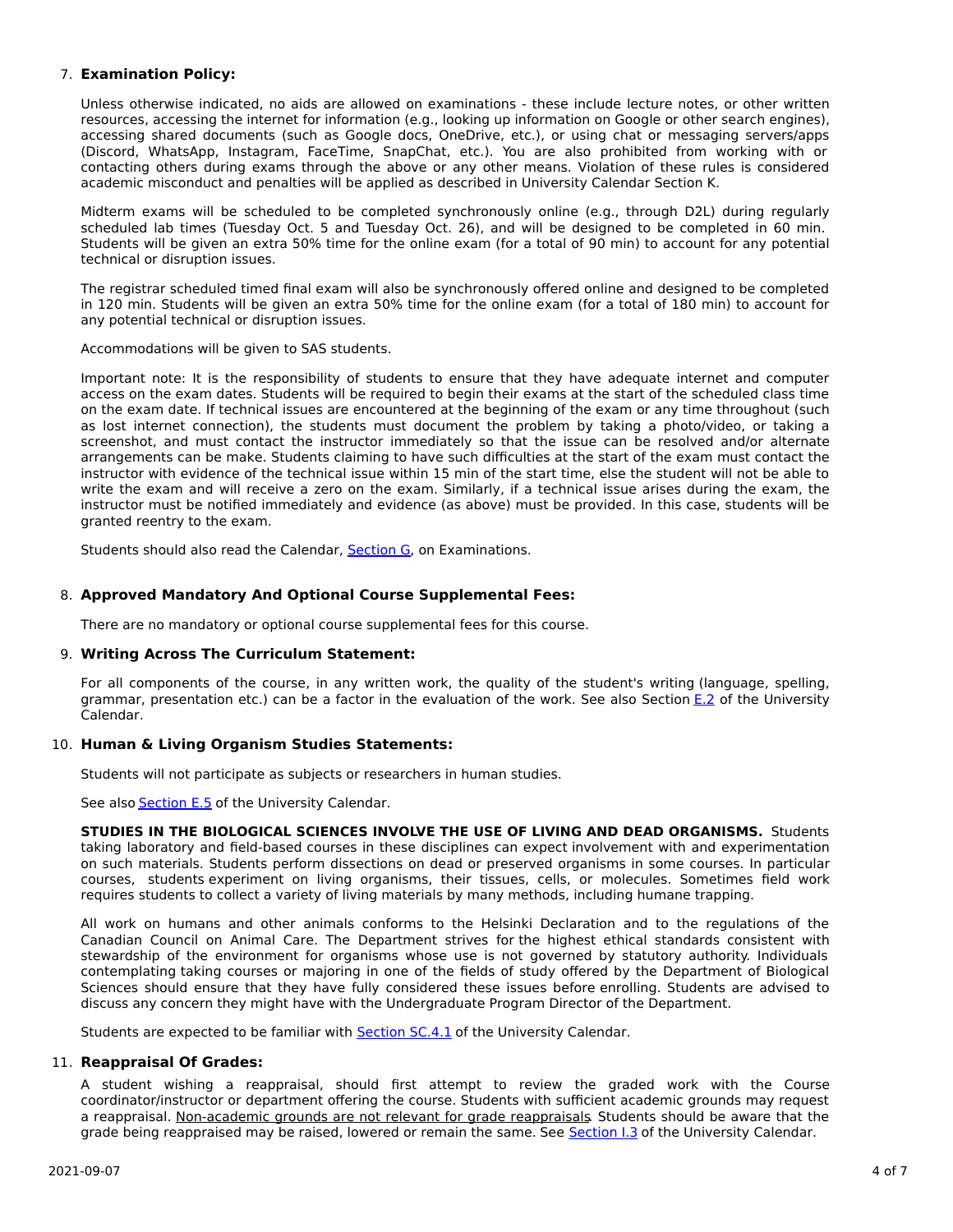- a. **Term Work:** The student should present their rationale as effectively and as fully as possible to the Course coordinator/instructor within **ten business days** of either being notified about the mark, or of the item's return to the class. If the student is not satisfied with the outcome, the student shall submit the Reappraisal of Graded Term work form to the department in which the course is offered within 2 business days of receiving the decision from the instructor. The Department will arrange for a reappraisal of the work within the next ten business days. The reappraisal will only be considered if the student provides a detailed rationale that outlines where and for what reason an error is suspected. See sections [I.1](http://www.ucalgary.ca/pubs/calendar/current/i-1.html) and [I.2](http://www.ucalgary.ca/pubs/calendar/current/i-2.html) of the University Calendar
- b. **Final Exam:**The student shall submit the request to Enrolment Services. See [Section](http://www.ucalgary.ca/pubs/calendar/current/i-3.html) I.3 of the University Calendar.

# 12. **Other Important Information For Students:**

- a. **Mental Health** The University of Calgary recognizes the pivotal role that student mental health plays in physical health, social connectedness and academic success, and aspires to create a caring and supportive campus community where individuals can freely talk about mental health and receive supports when needed. We encourage you to explore the mental health resources available throughout the university community, such as counselling, self-help resources, peer support or skills-building available through the SU Wellness Centre (Room 370, MacEwan Student Centre, Mental Health [Services](https://www.ucalgary.ca/wellnesscentre/services/mental-health-services) Website) and the Campus Mental Health Strategy website [\(Mental](http://www.ucalgary.ca/mentalhealth) Health).
- b. **SU Wellness Services:** For more information, see [www.ucalgary.ca/wellnesscentre](http://www.ucalgary.ca/wellnesscentre) or call [403-210-9355.](tel:4032109355)
- c. **Sexual Violence:** The Sexual Violence Support Advocate, Carla Bertsch, can provide confidential support and information regarding sexual violence to all members of the university community. Carla can be reached by email [\(svsa@ucalgary.ca](mailto:svsa@ucalgary.ca)) or phone at [403-220-2208](tel:4032202208). The complete University of Calgary policy on sexual violence can be viewed at [\(https://www.ucalgary.ca/legal-services/sites/default/files/teams/1/Policies-Sexual](https://www.ucalgary.ca/legal-services/sites/default/files/teams/1/Policies-Sexual-and-Gender-Based-Violence-Policy.pdf)and-Gender-Based-Violence-Policy.pdf)
- d. **Misconduct:** Academic integrity is the foundation of the development and acquisition of knowledge and is based on values of honesty, trust, responsibility, and respect. We expect members of our community to act with integrity. Research integrity, ethics, and principles of conduct are key to academic integrity. Members of our campus community are required to abide by our institutional Code of [Conduct](https://www.ucalgary.ca/legal-services/sites/default/files/teams/1/Policies-Code-of-Conduct.pdf) and promote academic integrity in upholding the University of Calgary's reputation of excellence. Some examples of academic misconduct include but are not limited to: posting course material to online platforms or file sharing without the course instructor's consent; submitting or presenting work as if it were the student's own work; submitting or presenting work in one course which has also been submitted in another course without the instructor's permission; borrowing experimental values from others without the instructor's approval; falsification/fabrication of experimental values in a report. Please read the following to inform yourself more on academic integrity:

Student [Handbook](https://www.ucalgary.ca/live-uc-ucalgary-site/sites/default/files/teams/9/AI-Student-handbook-1.pdf) on Academic Integrity Student Academic Misconduct [Policy](https://www.ucalgary.ca/legal-services/sites/default/files/teams/1/Policies-Student-Academic-Misconduct-Policy.pdf) and [Procedure](https://www.ucalgary.ca/legal-services/sites/default/files/teams/1/Policies-Student-Academic-Misconduct-Procedure.pdf) [Research](https://www.ucalgary.ca/legal-services/sites/default/files/teams/1/Policies-Research-Integrity-Policy.pdf) Integrity Policy

Additional information is available on theStudent Success Centre [Academic](https://ucalgary.ca/student-services/student-success/learning/academic-integrity) Integrity page

# e. **Academic Accommodation Policy:**

It is the student's responsibility to request academic accommodations according to the University policies and procedures listed below. The student accommodation policy can be found at: <https://www.ucalgary.ca/legal-services/sites/default/files/teams/1/Policies-Student-Accommodation-Policy.pdf>

Students needing an accommodation because of a disability or medical condition should communicate this need to Student Accessibility Services in accordance with the Procedure for Accommodations for Students with Disabilities: [https://www.ucalgary.ca/legal-services/sites/default/files/teams/1/Policies-Accommodation](https://www.ucalgary.ca/legal-services/sites/default/files/teams/1/Policies-Accommodation-for-Students-with-Disabilities-Procedure.pdf)for-Students-with-Disabilities-Procedure.pdf.

Students needing an accommodation in relation to their coursework or to fulfil requirements for a graduate degree, based on a Protected Ground other than Disability, should communicate this need, by filling out the Request for Academic [Accommodation](https://science.ucalgary.ca/sites/default/files/teams/1/request-accommodation-academic-courses.pdf) Form and sending it to Lisa Gieg by emai[llmgieg@ucalgary.ca](mailto:lmgieg@ucalgary.ca) preferably 10 business days before the due date of an assessment or scheduled absence.

f. **Freedom of Information and Privacy:** This course is conducted in accordance with the Freedom of Information and Protection of Privacy Act (FOIPP). Students should identify themselves on all written work by placing their name on the front page and their ID number on each subsequent page. For more information,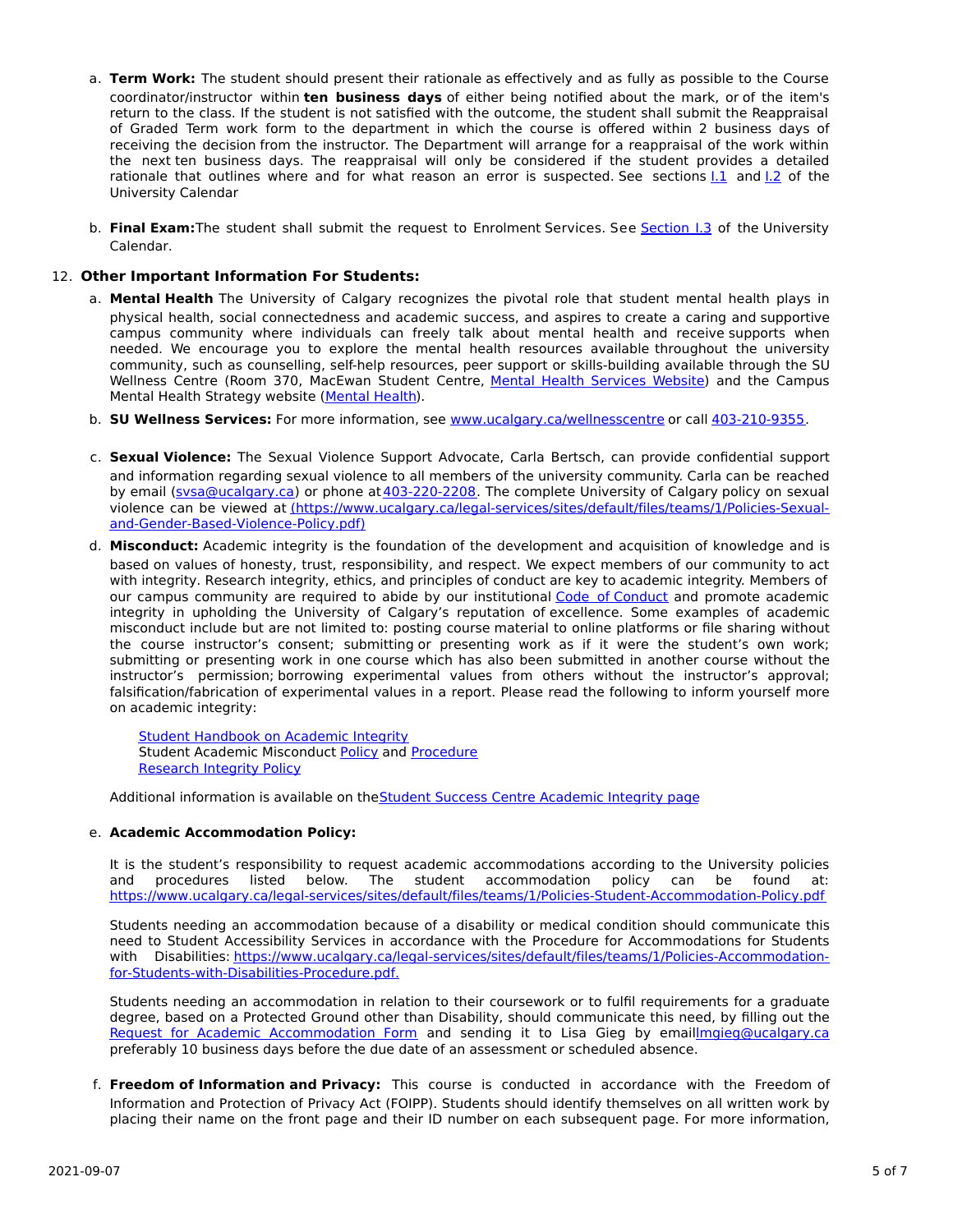see Legal [Services](https://www.ucalgary.ca/legal-services/access-information-privacy) website.

- g. **Student Union Information:** VP [Academic](http://www.su.ucalgary.ca/contact), Phone: [403-220-3911](tel:4032203911) Email: [suvpaca@ucalgary.ca](mailto:suvpaca@ucalgary.ca). SU Faculty Rep., Phone: [403-220-3913](tel:4032203913) Email: [sciencerep@su.ucalgary.ca](mailto:sciencerep@su.ucalgary.ca). Student [Ombudsman](https://www.ucalgary.ca/ombuds/), Email: [ombuds@ucalgary.ca](mailto:%20ombuds@ucalgary.ca).
- h. **Surveys:** At the University of Calgary, feedback through the Universal Student Ratings of Instruction [\(USRI](http://www.ucalgary.ca/usri)) survey and the Faculty of Science Teaching Feedback form provides valuable information to help with evaluating instruction, enhancing learning and teaching, and selecting courses. Your responses make a difference - please participate in these surveys.
- i. **Copyright of Course Materials:** All course materials (including those posted on the course D2L site, a course website, or used in any teaching activity such as (but not limited to) examinations, quizzes, assignments, laboratory manuals, lecture slides or lecture materials and other course notes) are protected by law. These materials are for the sole use of students registered in this course and must not be redistributed. Sharing these materials with anyone else would be a breach of the terms and conditions governing student access to D2L, as well as a violation of the copyright in these materials, and may be pursued as a case of student academic or [non-academic](https://www.ucalgary.ca/conduct/policy/non-academic-misconduct-policy) misconduct, in addition to any other remedies available at law.

### **Tentative schedule of lecture topics, CMMB 443**

- 1. Sept 8 CH (JR) Cell envelope I
- 2. Sept 10 CH (JR) Cell envelope II
- 3. Sept 13 CH (JR) Cell envelope III
- 4. Sept 15 CH (JR) Cell envelope IV
- 5. Sept 17 CH (JR) Cell division I
- 6. Sept 20 CH (JR) Cell division II
- 7. Sept 22 CH Microbial growth I
- 8. Sept 24 CH Microbial growth II
- 9. Sept 27 CH Microbial growth III
- 10. Sept 29 CH Microbial growth IV/Dormancy & sporulation I
- 11. Oct 1 CH Dormancy & sporulation II
- 12. Oct 4 CH Dormancy & sporulation III

#### **Oct 5 Midterm 1 – cell envelope, cell division, growth**

- 13. Oct 6 CH Dormancy & sporulation IV
- 14. Oct 8 CH Bioenergetics I

### **Oct 11 Thanksgiving, no lecture**

- 15. Oct 13 CH Bioenergetics II
- 16. Oct 15 CH Bioenergetics III/Electron transport I
- 17. Oct 18 CH Electron transport II
- 18. Oct 20 CH Electron transport III
- 19. Oct 22 LG Solute transport
- 20. Oct 25 LG Protein secretion I

# **OCT 26 MIDTERM 2 – Dormancy & sporulation, bioenergetics, electron transport**

- 21. Oct 27 LG Protein secretion II
- 22. Oct 29 LG Signal transduction/2-component regulatory system
- 23. Nov 1 LG Biofilms and quorum sensing I
- 24. Nov 3 LG Quorum sensing II
- 25. Nov 5 LG Motility and chemotaxis

#### **Nov 8-12 Fall Break, no lectures**